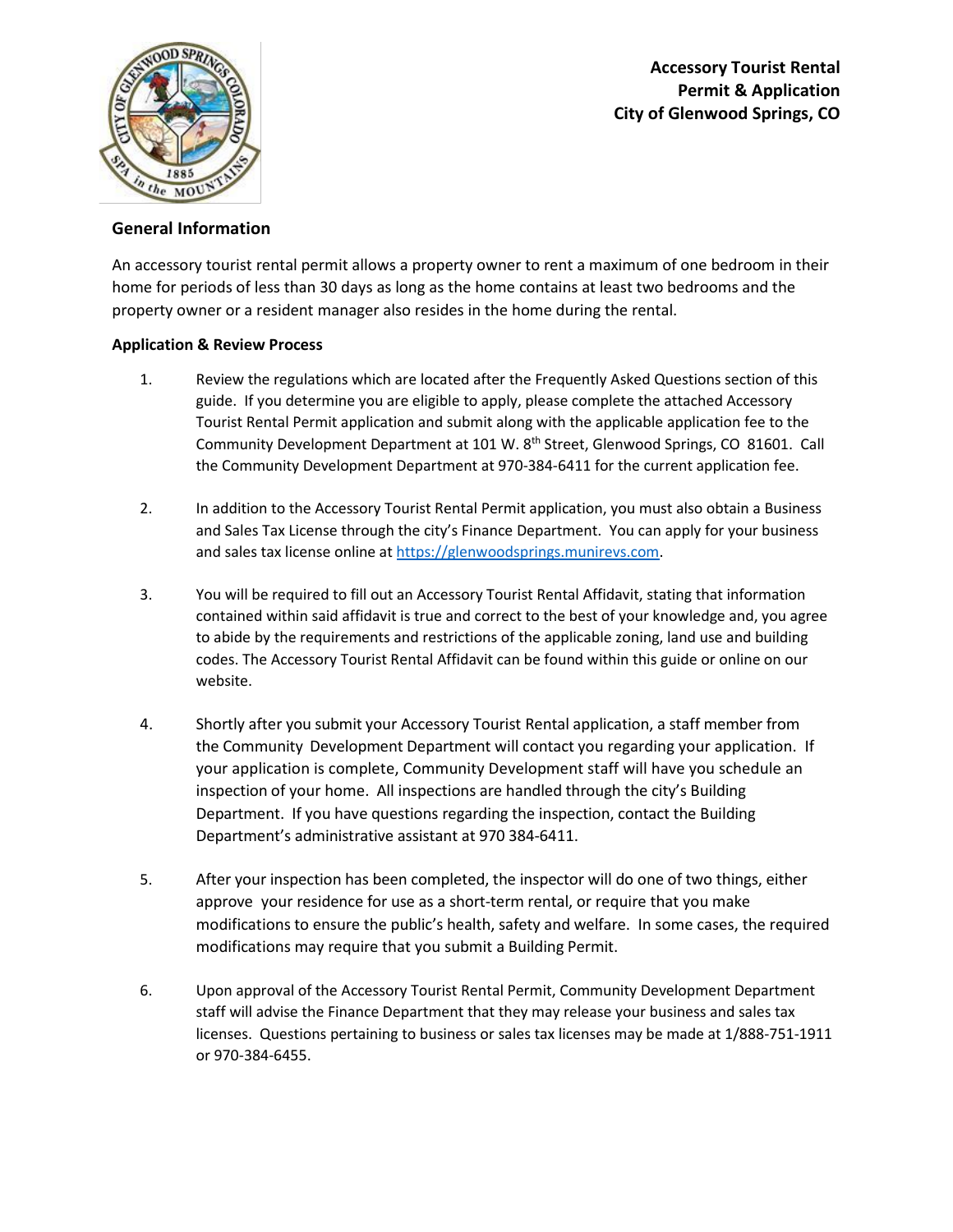7. After you have completed successfully all the previous steps, the Community Development Department staff will issue your Accessory Tourist Rental Permit.

**If you have additional questions regarding the Accessory Tourist Rental application process, please review the following Frequently Asked Questions, or call 970 384-6411.**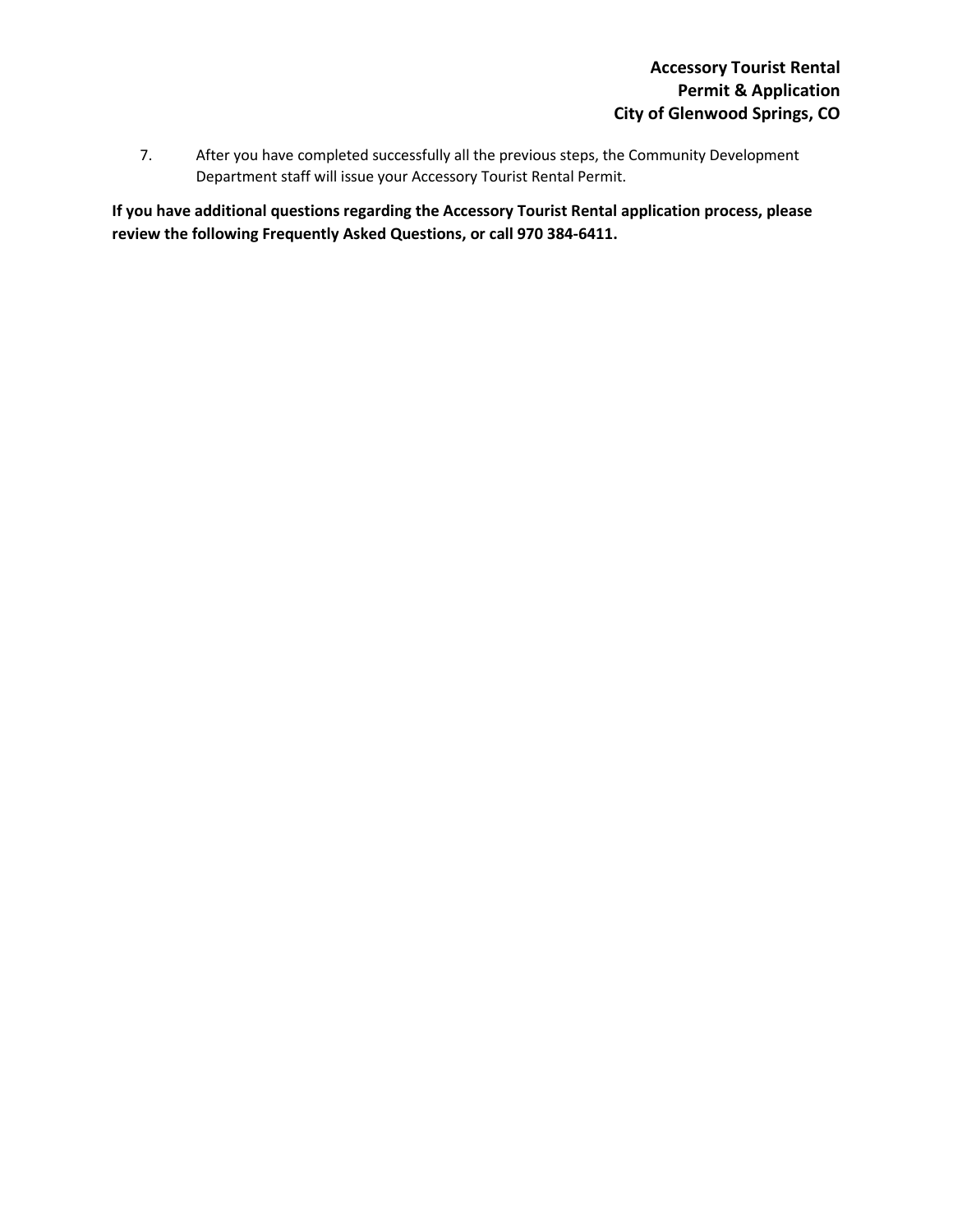# **ACCESSORY TOURIST RENTALS**

# **FREQUENTLY ASKED QUESTIONS:**

**1. What is an accessory tourist rental?** *An accessory tourist rental allows a homeowner to rent a maximum of one (1) bedroom within their single family home or residential unit for monetary consideration for time periods less than thirty (30) consecutive days, provided there is at least one additional bedroom within the residential unit and a property owner or a designated resident manager resides in the unit.* 

*An accessory tourist rental does not allow the rental of an entire residential dwelling unit for rental periods of less than thirty (30) days (See Short-term Rentals). Neither does an accessory tourist rental permit include a bed and breakfast, residency unit, boarding or rooming house, or hotel.* 

*An accessory tourist rental permit does not apply to property owners that wish to offer the use of their home where no fee is charged or collected.* 

**2. Are City of Glenwood Springs' permits or licenses required as a pre-requisite to having an accessory tourist rental in Glenwood Springs?** *Yes. It will be necessary to obtain an Accessory Tourist Rental Permit, completed/signed Accessory Tourist Rental affidavit and a Business/Sales Tax License before commencing to rent a bedroom in your home for periods of less than thirty (30) days.*

**3. If I swap my house for another home elsewhere and no money is exchanged, do I need a short-term rental permit?** *The offering of the use of one's home where no fee is charged or collected is exempt from any City permitting.*

**4. Is any residential dwelling unit in the City eligible to become an accessory tourist rental or are there certain areas where it is prohibited?** *The use of a residence as an accessory tourist rental is regulated via the zoning regulations of the Glenwood Springs Municipal Code in Article 070.020 Zoning Districts. Accessory tourist rentals are allowed in all residential and commercial zones. Accessory tourist rentals are allowed in Planned Unit Developments (PUDs) unless they are specifically listed as a prohibited use. Accessory tourist rentals are not allowed in any dwelling unit that has been permitted as an Accessory Dwelling Unit.*

**5. Who may apply for an Accessory Tourist Rental Permit?** *All permits shall be issued to the owner of the property.*

**6. What are the requirements for an Accessory Tourist Rental Permit?** *The requirements are listed in the Glenwood Springs Municipal Code at Article 070.030.030(e)(7) Accessory Tourist Rental.* 

**7. Do I need a business license to operate an accessory tourist rental?** *A business license is required for accessory tourist rentals. Additionally, accessory tourist rentals are subject to sales and accommodations taxes. Owners are required to charge and collect sales and accommodation taxes. You may apply for a business and sales tax license at the same time you apply for an Accessory Tourist Rental permit. (See attached information sheet as to how to apply for a business and sales tax license on line, or visit* [https://glenwoodsprings.munirevs.com.](https://glenwoodsprings.munirevs.com/) *If you have additional questions, please call 1/888-751- 1911 or 970-384-6455.*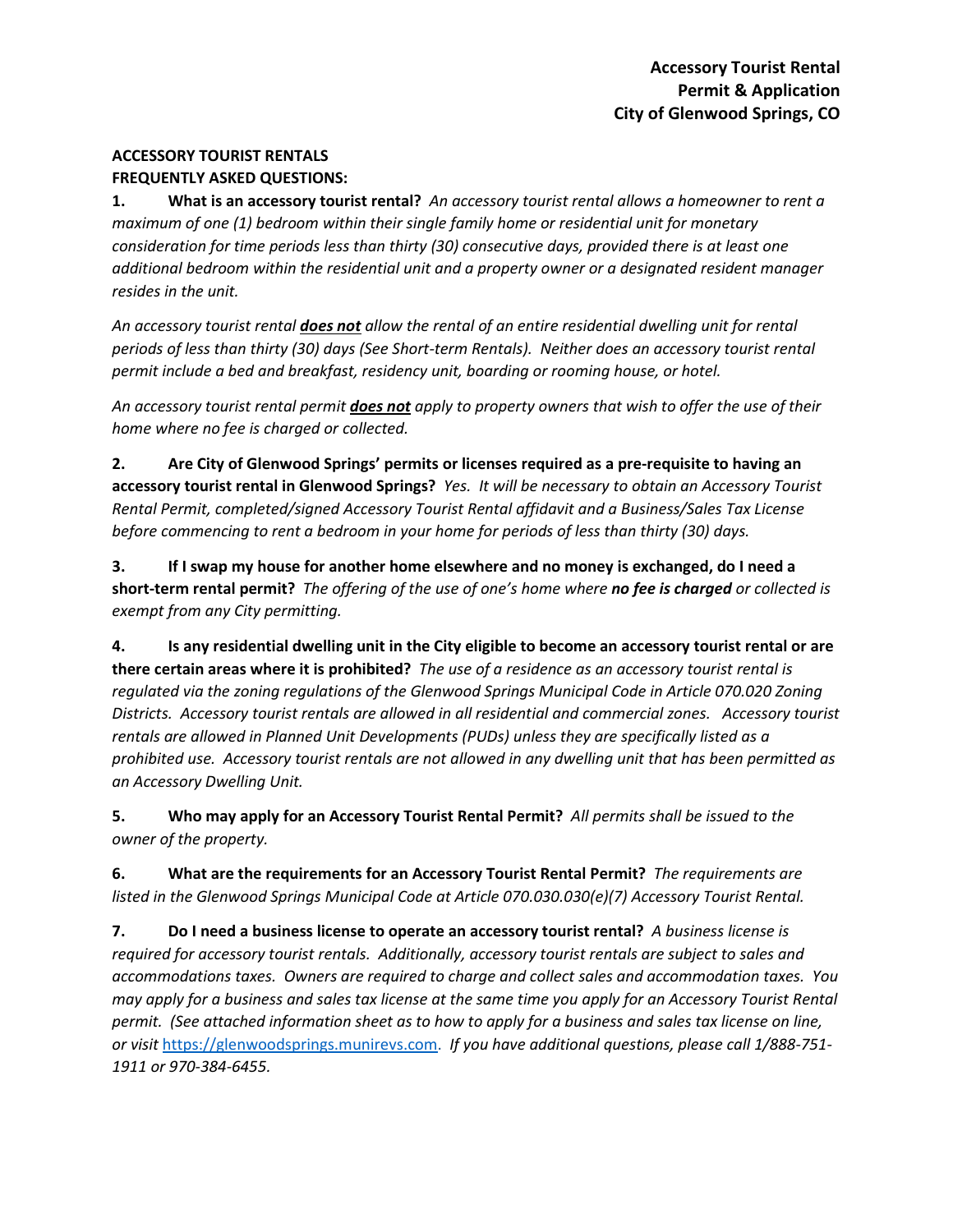**8. Will I need to have my home inspected?** *Yes, the property owner is responsible for scheduling an inspection with the building department as part of the application. A permit will not be issued without the building department inspection approval.*

**9. Do I need a building permit for an accessory tourist rental?** *A Building Permit may be required if significant work is being completed on the home prior to it being rented. Contact the City's Building Department at 970-384-6411 if you have any questions about whether or not your remodeling or upgrades will require a building permit.*

**10. What building codes will an accessory tourist rental be subject to?** *The applicable building code for your property depends on the underlying use of your property. One or more of the following codes will apply: International Property Maintenance Code (IPMC), International Residence Code (IRC), or International Building Code (IBC). The City of Glenwood Springs has adopted the 2015 versions of these codes. Copies are available for review at the Public Library.* 

**11. What is a "designated resident manager?"** *A designated resident manager is a person who lives and sleeps in the residential unit that is to be permitted as an accessory tourist rental and who is authorized by the owner of the property to oversee the day-to-day operations of the accessory tourist rental.*

**For additional questions regarding short-term rentals, please contact the Community Development Department at 970 384-6411.**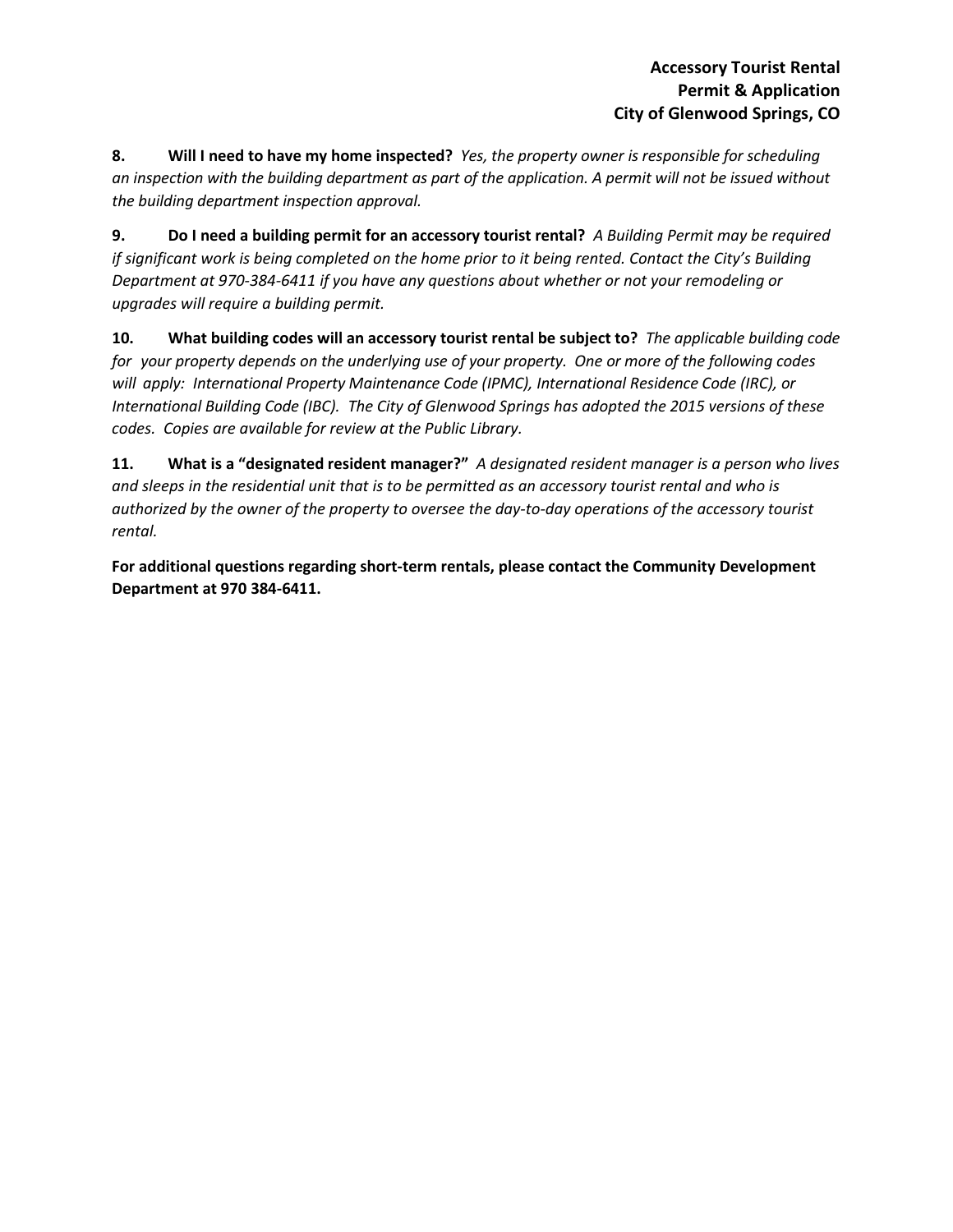## **Glenwood Springs Municipal Code section 070.030.030(e)(7)-Accessory Tourist Rental**

### **Applicability and Intent**

The requirements of this subsection shall apply to any residential dwelling unit or a portion of a residential dwelling within the city. This subsection is applicable within a Planned Unit Development unless specifically identified as a prohibited use by the Planned Unit Development.

#### b. **Owner Responsibilities**

- 1. The owner of the property or a resident manager must reside within one of the bedrooms within the dwelling unit which is to be used as the accessory tourist rental and shall be present on the premises for the duration of the rental.
- The owner shall collect and pay all applicable local, state, and federal taxes including sales and lodging taxes.
- The owner is responsible for ensuring the accessory tourist rental meets all applicable local, state, and federal regulations. For example, §38-45-101 C.R.S. et seq. requiring carbon monoxide alarms in a residential property.
- The owner is responsible for obtaining all required licenses in accordance with Title 050 of the Municipal Code.

#### **Use and Occupancy Restrictions** c.

- Parties renting the designated bedroom for transient rental shall have access to a private or shared full bathroom.
- Guest stays may only occur within the dwelling unit that the owner or resident manager occupies.
- The use is limited to one designated bedroom with a maximum occupancy for two people.
- The bedroom used for guest stays shall not include a kitchen or partial kitchen.
- Occupancy of the accessory tourist rental shall not exceed the occupancy allowed for single family use as defined in the Municipal Code, i.e. one or more persons living together on the premises of a dwelling unit, but it shall not include more than five persons unrelated by blood or marriage. Occupancy limits shall be established by International Property Maintenance Code (IPMC) and shall be listed on the accessory tourist rental permit.
- Residential units eligible for an accessory tourist rental permit shall not be issued or hold permits for another land use that would further impact traffic at the site of the accessory tourist rental, including special use permits for another land use per the applicable zoning designation of the property, or a license or permit issued through another regulatory agency; except that properties issued a special use permit for a single family dwelling in the Hillside Preservation district or home occupation permit shall be eligible for an accessory tourist rental permit.
- 7. On properties with an accessory dwelling unit, only the primary dwelling on the property shall be eligible for an accessory tourist rental permit and the owner or resident manager must reside in the dwelling unit used as the accessory tourist rental.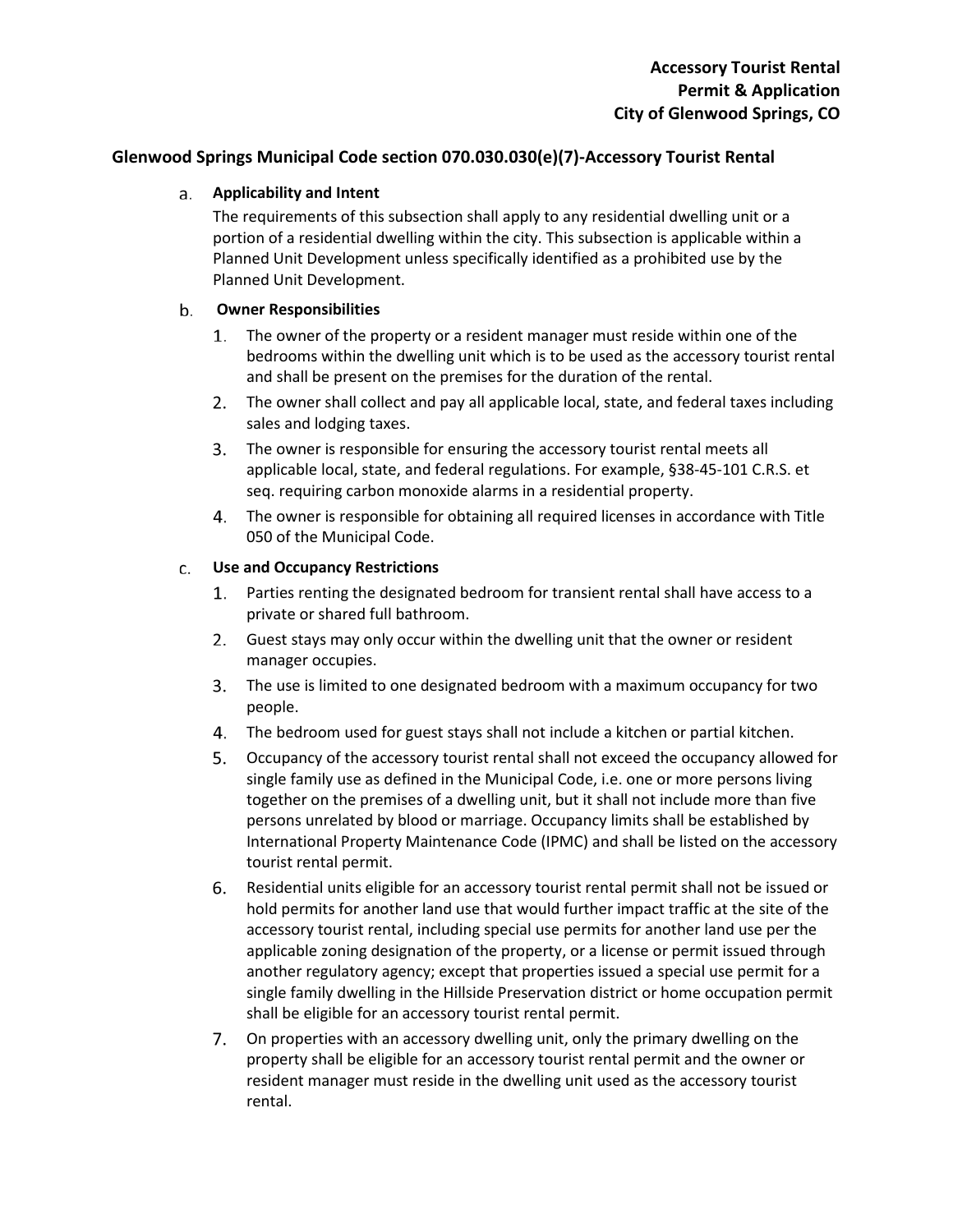In a multifamily building under single ownership, no more than 10 percent but at least one unit may be permitted as an accessory tourist rental provided the owner or the resident manager occupies the accessory tourist rental.

# **Operation**

- All vehicles associated with the single family residence and accessory tourist rental use shall be parked in designated parking areas, such as driveways and garages, or on-street parking, where permitted. No parking shall occur on lawns or sidewalks.
- 2. The owner shall be responsible for ensuring that the accessory tourist rental complies with Section 100.010.060 of the Municipal Code, *Garbage, Refuse, and Trash Collection*. Owners and resident managers shall make arrangements for proper garbage, refuse, and trash collection.
- The following information must be posted in a prominent and visible location in the designated bedroom permitted as an accessory tourist rental:
	- i. City of Glenwood Springs' license(s) and accessory tourist rental permit;
	- ii. Contact information for owner and/or resident manager, including phone number for 24-hour response to emergencies;
	- iii. Description of location of fire extinguishers and emergency egress; and
	- Any other information deemed necessary by the Director or Building Official to ensure the public's health and safety.
- All advertising of an accessory tourist rental, including advertising on website vacation booking sites, shall display the City of Glenwood Springs accessory tourist rental permit number and business license number.

#### **Permit Procedures** e.

#### **Limitation to Either Short-Term Rental or Accessory Tourist Rental** 1.

A property owner may not be issued both an accessory tourist rental permit and a short-term rental permit on the same property at the same time; however, should an owner wish to change the use of a permitted accessory tourist rental, he or she may do so by filing an application for a short-term rental permit in accordance with 070.030.030(e)(9). Upon issuance of a new short-term rental permit, the pre-existing accessory tourist rental permit is automatically revoked.

## **Application Requirements**

The owner shall submit the application on the form provided by the Director and shall pay the application fee set by City Council resolution.

#### **Issuance of Permit**  $3.$

All accessory tourist rental uses shall require a permit from the Director. Such permit shall only be issued after the residential dwelling unit and bedroom designated for transient lodging has been approved in accordance with the Municipal Code. The accessory tourist rental permit shall specify any terms and conditions of the permit. All permits shall be

issued to the owner of the property. A change in ownership shall necessitate the issuance of a new permit. Permits shall be issued for a period of two years and shall expire at the end of odd numbered years.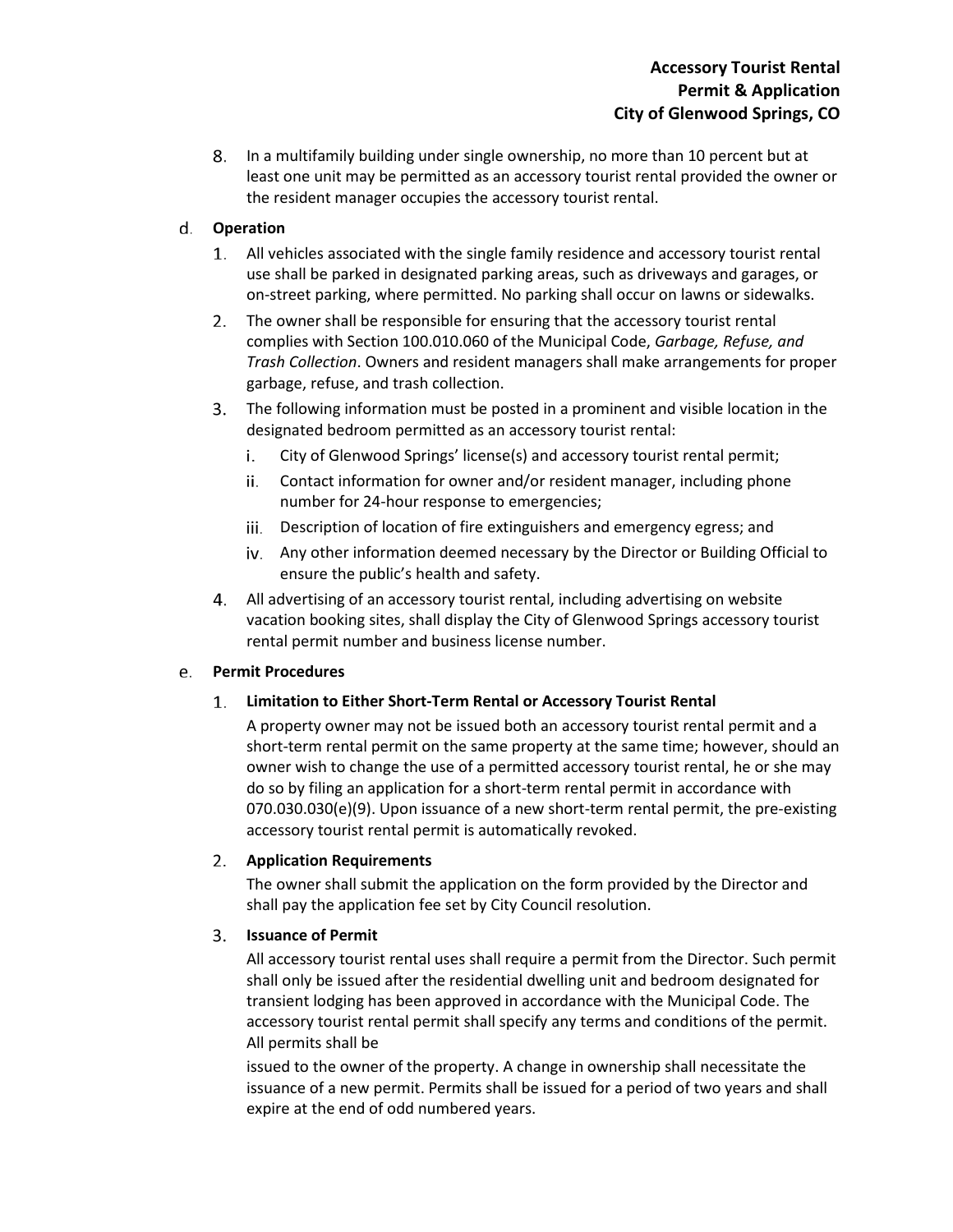### **Revocation of Permit**

An accessory tourist rental permit may be revoked at any time by the Director without following the hearing process in Section 070.010.080(e) should it be determined that the use is not being operated in compliance with this Section or any other section of the Municipal Code.

An accessory tourist rental permit shall be revoked automatically upon the property owner's third conviction of a violation of a provision in Articles 100.010 or 100.020 with respect to the accessory tourist rental.

### **Penalties for Violations**

Any violation of this Section shall be subject to a fine of \$250 for the first offense, \$500 for the second offense, \$750 for the third offense, and \$1,000 for the fourth offense and all subsequent offenses. Each day's continuing violation shall be a separate and distinct offense.

A permit holder who fails to collect lodging taxes on an accessory tourist rental during the permit period shall not be permitted to renew the permit for the next two year permit cycle.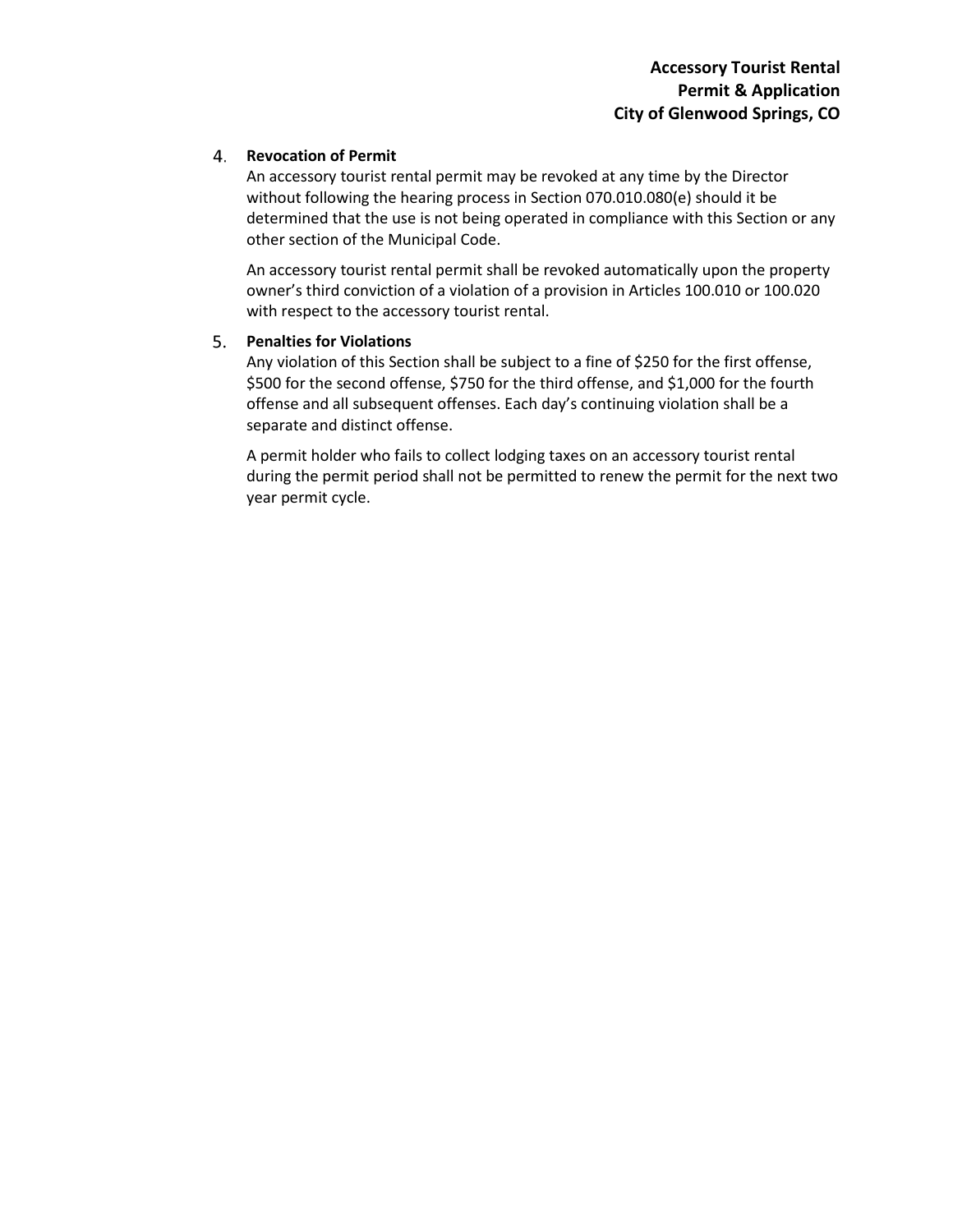

# **ACCESSORY TOURIST RENTAL PERMIT APPLICATION**

*Short term rental means the rental of an entire dwelling unit for monetary consideration for a period of time less than thirty (30) consecutive days, not including a bed and breakfast, residency unit, boarding or rooming house, accessory tourist rental, or hotel. This definition does not include offering the use of one's property where no fee is charged or collected.* 

| <b>GENERAL INFORMATION</b>                                                                                                                                                                                               |                                                                                                                        |  |  |  |  |
|--------------------------------------------------------------------------------------------------------------------------------------------------------------------------------------------------------------------------|------------------------------------------------------------------------------------------------------------------------|--|--|--|--|
| <b>CHECK ONE: RENEWAL APPLICATION</b>                                                                                                                                                                                    | <b>NEW APPLICATION</b>                                                                                                 |  |  |  |  |
|                                                                                                                                                                                                                          |                                                                                                                        |  |  |  |  |
| <b>OWNER:</b>                                                                                                                                                                                                            |                                                                                                                        |  |  |  |  |
|                                                                                                                                                                                                                          |                                                                                                                        |  |  |  |  |
| Mailing Address:                                                                                                                                                                                                         |                                                                                                                        |  |  |  |  |
|                                                                                                                                                                                                                          |                                                                                                                        |  |  |  |  |
|                                                                                                                                                                                                                          |                                                                                                                        |  |  |  |  |
| Phone No.:                                                                                                                                                                                                               | (mobile) (mobile) (mobile)                                                                                             |  |  |  |  |
| <b>E-Mail Address:</b>                                                                                                                                                                                                   | <u> 1989 - Johann John Stoff, deutscher Stoffen und der Stoffen und der Stoffen und der Stoffen und der Stoffen u</u>  |  |  |  |  |
| <b>RENTAL PROPERTY INFORMATION:</b>                                                                                                                                                                                      |                                                                                                                        |  |  |  |  |
|                                                                                                                                                                                                                          |                                                                                                                        |  |  |  |  |
|                                                                                                                                                                                                                          |                                                                                                                        |  |  |  |  |
|                                                                                                                                                                                                                          |                                                                                                                        |  |  |  |  |
| (A minimum of 2 bedrooms required, 1 for the resident manager to reside in and one 1 for guests.)<br>Provide a brief description of the bedroom to be rented. (Example, "upstairs back bedroom with two<br>queen beds,") |                                                                                                                        |  |  |  |  |
|                                                                                                                                                                                                                          |                                                                                                                        |  |  |  |  |
| $\Box$ Owner<br><b>RESIDENT MANAGER:</b>                                                                                                                                                                                 | $\Box$ Designated Responsible Party (below)<br>(*MANAGER MUST live onsite at the rental property as primary residence) |  |  |  |  |
|                                                                                                                                                                                                                          | Name: Phone: Phone: Phone: 2008.                                                                                       |  |  |  |  |
| <b>Mailing Address:</b>                                                                                                                                                                                                  |                                                                                                                        |  |  |  |  |
| E-Mail Address:                                                                                                                                                                                                          |                                                                                                                        |  |  |  |  |